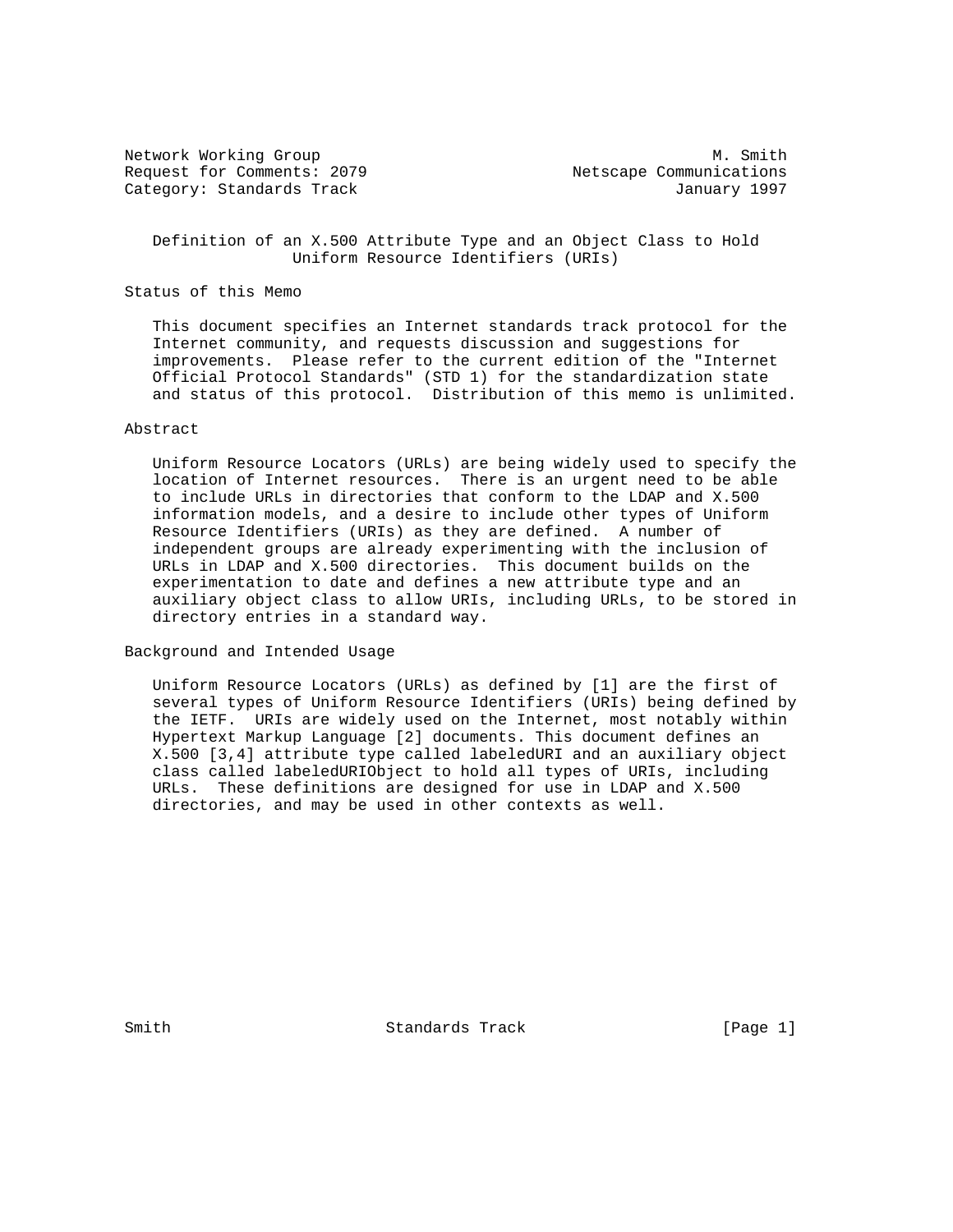Schema Definition of the labeledURI Attribute Type

| Uniform Resource Identifier with optional label |
|-------------------------------------------------|
| umichAttributeType.57 (1.3.6.1.4.1.250.1.57)    |
|                                                 |
|                                                 |
|                                                 |
|                                                 |

Discussion of the labeledURI Attribute Type

 The labeledURI attribute type has the caseExactString syntax (since URIs are case-sensitive) and it is multivalued. Values placed in the attribute should consist of a URI (at the present time, a URL) optionally followed by one or more space characters and a label. Since space characters are not allowed to appear un-encoded in URIs, there is no ambiguity about where the label begins. At the present time, the URI portion must comply with the URL specification [1]. Multiple labeledURI values will generally indicate different resources that are all related to the X.500 object, but may indicate different locations for the same resource.

 The label is used to describe the resource to which the URI points, and is intended as a friendly name fit for human consumption. This document does not propose any specific syntax for the label part. In some cases it may be helpful to include in the label some indication of the kind and/or size of the resource referenced by the URI.

 Note that the label may include any characters allowed by the caseExactString syntax, but that the use of non-IA5 (non-ASCII) characters is discouraged as not all directory clients may handle them in the same manner. If non-IA5 characters are included, they should be represented using the X.500 conventions, not the HTML conventions (e.g., the character that is an "a" with a ring above it should be encoded using the T.61 sequence 0xCA followed by an "a" character; do not use the HTML escape sequence "&aring").

Examples of labeledURI Attribute Values

 An example of a labeledURI attribute value that does not include a label:

ftp://ds.internic.net/rfc/rfc822.txt

Smith Standards Track [Page 2]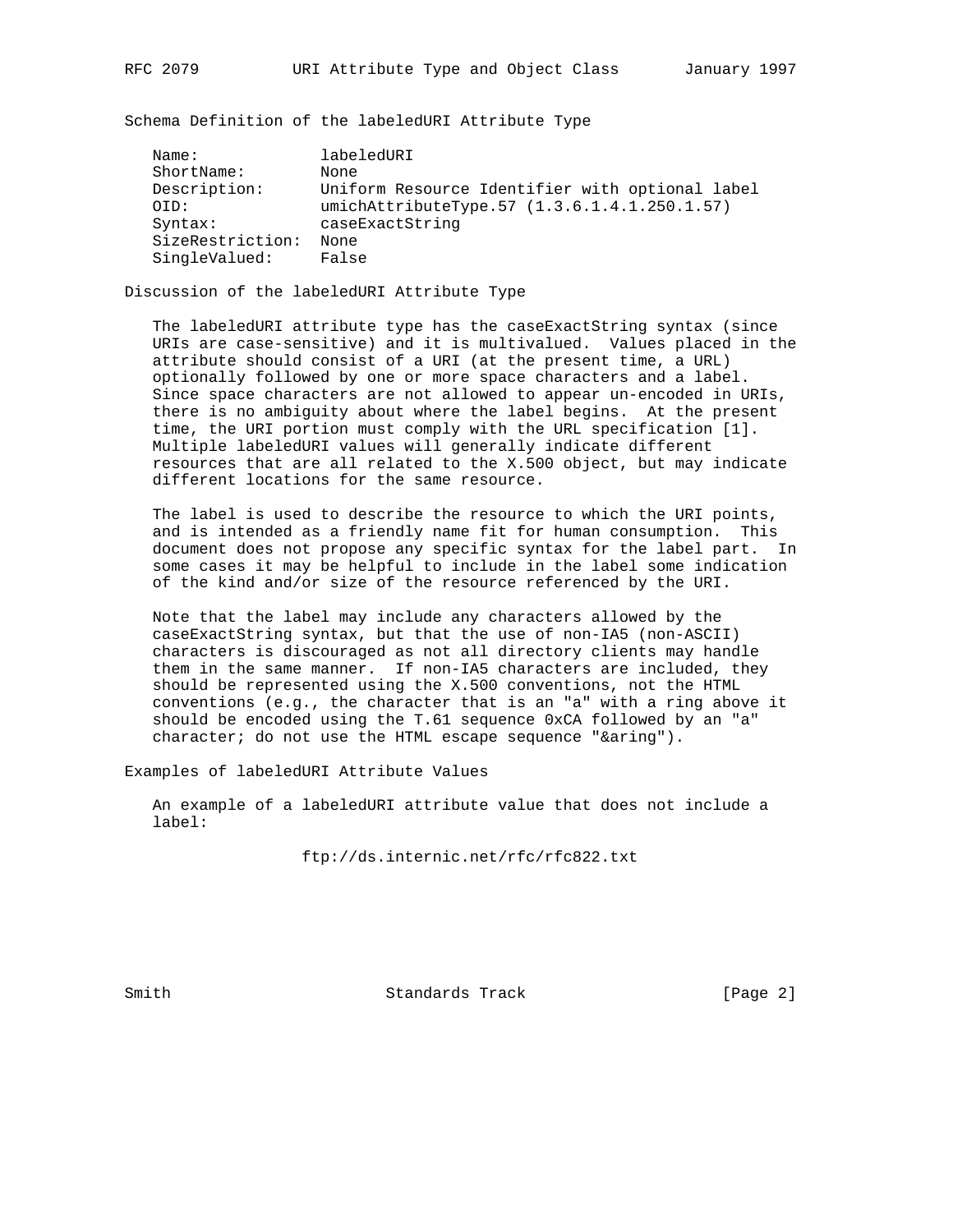An example of a labeledURI attribute value that contains a tilde character in the URL (special characters in a URL must be encoded as specified by the URL document [1]). The label is "LDAP Home Page":

http://www.umich.edu/%7Ersug/ldap/ LDAP Home Page

 Another example. This one includes a hint in the label to help the user realize that the URL points to a photo image.

http://champagne.inria.fr/Unites/rennes.gif Rennes [photo]

Schema Definition of the labeledURIObject Object Class

| Name:        | labeledURIObject                            |
|--------------|---------------------------------------------|
| Description: | object that contains the URI attribute type |
| OTD:         | umichObjectClass.15 (1.3.6.1.4.1.250.3.15)  |
| SubclassOf:  | top                                         |
| MustContain: |                                             |
| MayContain:  | labeledURI                                  |
|              |                                             |

Discussion of the labeledURIObject Object Class

 The labeledURIObject class is a subclass of top and may contain the labeledURI attribute. The intent is that this object class can be added to existing directory objects to allow for inclusion of URI values. This approach does not preclude including the labeledURI attribute type directly in other object classes as appropriate.

## Security Considerations

 Security considerations are not discussed in this memo, except to note that blindly inserting the label portion of a labeledURI attribute value into an HTML document is not recommended, as this may allow a malicious individual to include HTML tags in the label that mislead viewers of the entire document in which the labeledURI value was inserted.

Acknowledgments

 Paul-Andre Pays, Martijn Koster, Tim Howes, Rakesh Patel, Russ Wright, and Hallvard Furuseth provided invaluable assistance in the creation of this document.

 This material is based in part upon work supported by the National Science Foundation under Grant No. NCR-9416667.

Smith Standards Track [Page 3]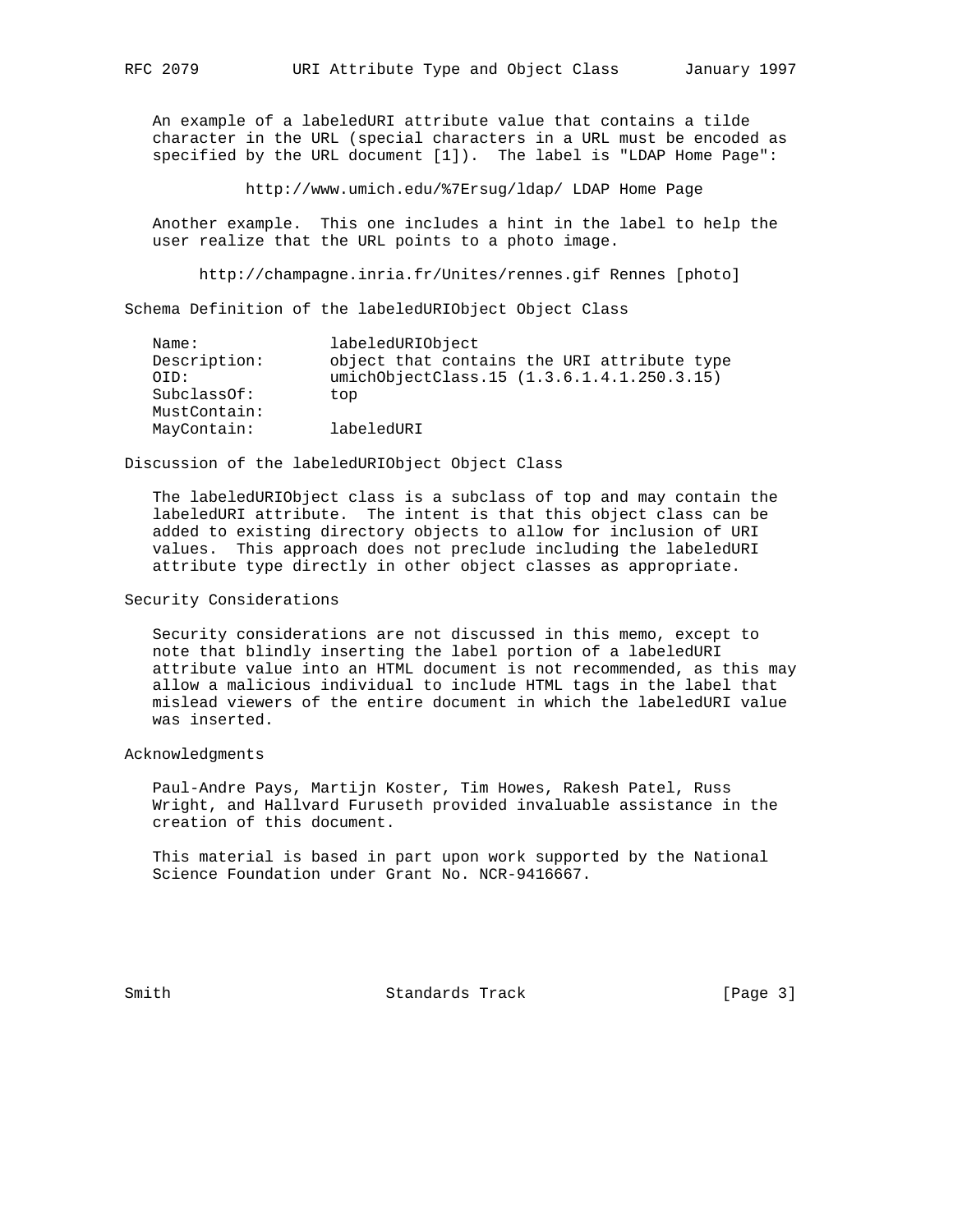Appendix: The labeledURL Attribute Type (Deprecated)

 An earlier draft of this document defined an additional attribute type called labeledURL. This attribute type is deprecated, and should not be used when adding new values to directory entries. The original motivation for including a separate attribute type to hold URLs was that this would better enable efficient progammatic access to specific types of URIs. After some deliberation, the IETF-ASID working group concluded that it was better to simply have one attribute than two.

 The schema definition for labeledURL is included here for historical reference only. Directory client software may want to support this schema definition (in addition to labeledURI) to ease the transition away from labeledURL for those sites that are using it.

| Name:            | labeledURL                                   |
|------------------|----------------------------------------------|
| ShortName:       | None                                         |
| Description:     | Uniform Resource Locator with optional label |
| OID:             | umichAttributeType.41 (1.3.6.1.4.1.250.1.41) |
| Syntax:          | caseExactString                              |
| SizeRestriction: | None                                         |
| SingleValued:    | False                                        |
| OTD:             | umichAttributeType.41 (1.3.6.1.4.1.250.1.41) |

## References

 [1] Berners-Lee, T., Masinter, L., and M. McCahill, "Uniform Resource Locators (URL)", RFC 1738, CERN, Xerox Corporation, University of Minnesota, December 1994. <URL:ftp://ds.internic.net/rfc/rfc1738.txt>

 [2] Berners-Lee, T., and D. Connolly, "Hypertext Markup Language - 2.0", RFC 1866, <URL:ftp://ds.internic.net/rfc/rfc1866.txt>

 [3] The Directory: Overview of Concepts, Models and Service. CCITT Recommendation X.500, 1988.

 [4] Information Processing Systems -- Open Systems Interconnection -- The Directory: Overview of Concepts, Models and Service. ISO/IEC JTC 1/SC21; International Standard 9594-1, 1988.

Smith Standards Track [Page 4]